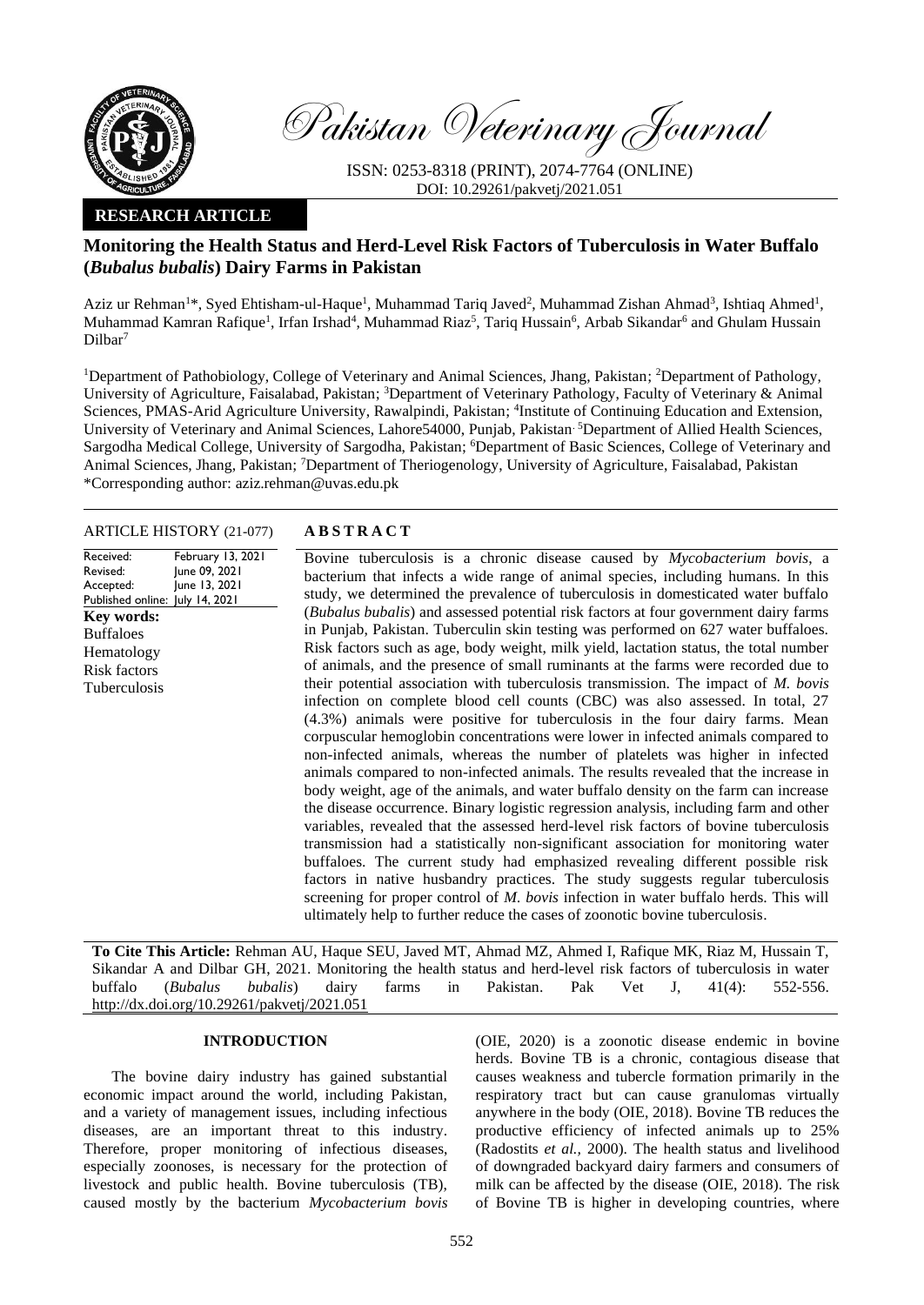control measures are not well implemented to manage the diseases spread. In resource-limited countries with higher bovine TB incidence, several infection risk-factors have been identified, including herd management, lack of efficient veterinary facilities, and poor surveillance systems (Bonsu *et al.,* 2000; Ravi *et al.,* 2018). Tuberculosis is transmitted from one animal to the others through colostrum/milk, ingestion of flies, feces of infected animals, aerosol, and droplets (Acha and Szyfres, 2001; Garcia, 2006). Zoonotic TB transmission to humans has been generally credited to the ingesting of contaminated animal/dairy products however through direct contact has also been reported (Sichewo *et al.,* 2020). Bovine tuberculosis is a threat to cattle and buffaloes in government-owned as well as privatelyowned farms worldwide (Ali *et al.,* 2004). The prevalence of this disease is almost 4.03% in dairy herds of Spain (Francisco *et al.,* 2007), 2.71% in India (Singh *et al.,* 2004), 5.2% in southern Chile (Abbate, 2020) and around 11.7% in Pakistan (Javed *et al.,* 2012). Regarding diagnosis, polymerase chain reaction (PCR) can easily confirm the presence of *M. bovis* from nasal swabs and milk specimens (Akhtar *et al.,* 2015). However, a more widely used diagnostic tool is the Tuberculin test (delayed-type hypersensitivity reaction). The test can be completed by injecting *M. bovis* purified protein derivatives (PPD) in the skin of the cervical region. The test site is observed for swelling and thickness after 72 hours of the injection (OIE, 2018). Some other diagnostic techniques include serum immunoglobin G-test and bacterial isolation from fecal, urine, milk, and saliva samples (OIE, 2014). The disease remains a public health threat in low-income nations like Pakistan and, regrettably, due to the paucity of national bovine tuberculosis surveillance and control. Considering the socio-economic importance of bovine tuberculosis, this study aimed to investigate the epidemiology of tuberculosis based on different risk factors such as age, body weight, milk yield, lactation status, the total number of animals, and the presence of small ruminants at a water buffalo *(Bubalus bubalis)* dairy farm. The impact of *M. bovis* infection on the complete blood cell counts (CBC) in the water buffaloes was also evaluated.

#### **MATERIALS AND METHODS**

This epidemiological study was carried out among the water buffaloes (n=627) from the four government livestock farms of Punjab, Pakistan. The tuberculin skin test injection was given to the animals older than 2-yearsold in the left side of their neck. The delayed-type hypersensitivity reaction was read after 72 hours of administering intradermal tuberculin injections. The measures described by Aagaard *et al.* (2003) were applied to categorize the animals as healthy or infected. A total (5 ml) of blood was collected from the jugular vein in a glass test tube containing 0.5 ml of 1% anticoagulant EDTA. These blood samples were transported to the clinical pathology laboratory, College of Veterinary and Animal Sciences, Jhang, Pakistan for further analysis. The blood samples were analyzed for hematological parameters including red blood cell (RBC) counts  $(10^{12}/l)$ ,

hemoglobin (Hb) concentration (g/dl), packed cell volume (PCV %), white blood cell (WBC) counts  $(10<sup>9</sup>/l)$ , and differential white cell counts (lymphocyte, granulocyte) through automated hematology analyzer (Sysmex Poch-100i, Germany). This equipment runs on impedance technology with hydrodynamic focusing. Poch-65 XL reagent pack was used as an easy-to-use reagent system. Aspiration volume was set as 15µl whole blood. The data related to age, body weight, lactation status (dry, lactating), milk yield, management practices on the farms, the total number of water buffaloes, and the presence of other animals at the farm were collected by circulating the standard questionnaire to farm manager at each farm.

**Statistical analysis:** We performed binary logistic regression analyses. The logistic analysis was also applied using backward as well as forward elimination methods to infer the connection of diverse risk factors with tuberculosis in water buffaloes using SAS statistical software (SAS, 2007). The t-test was applied to compare the average values of hematological parameters (RBCs, WBCs, PCV, Hb, MHC, and DLC) between healthy and infected water buffaloes.

## **RESULTS**

The results of the study revealed that out of a total of 627 water buffalos, 27 (4.3%) were found positive for TB from the four government-owned livestock farms, the prevalence varied from 3.5 to 5.0% with 100% farms having tuberculin positive animals. The distribution of water buffaloes concerning different factors regarding bovine tuberculosis revealed non-significant differences between different groups for age, body weight, milk yield, lactation status, and the total number of animals at the farm as shown in Table 1. Binary logistic regression analysis, including farm and other variables, revealed a statistically non-significant association with the disease prevalence between different groups. However, the data showed that with the increase in body weight, age of the animals, and the total number of water buffaloes on the farm, the possibility of disease occurrence can increase with (OR: 1.002, 1.056, 1), respectively. In contrast, with the presence of small ruminants at the farm and an increase in animal lactation number, there will be fewer chances of occurrence of disease (Table 2). The statistical analysis was applied to continuous variables, both with and without division into groups showed non-significant results (Table 2). Relatively, higher disease prevalence was noted in animals with heavy body mass, high producing and at farms with a stock density more than 500. The hematolo-gical parameters in healthy and infected animals (n=54) showed a non-significant difference in all parameters; however, the Mean corpuscular hemoglobin concentration (MCHC) was significantly lower, whereas the platelet count was found significantly higher in infected animals (Table 3). The information about the probability and distribution of data related to water buffalo's body weight, age, milk yield, and lactation number for the presence of bovine tuberculosis in four different government-owned livestock farms shown in Fig 1-4.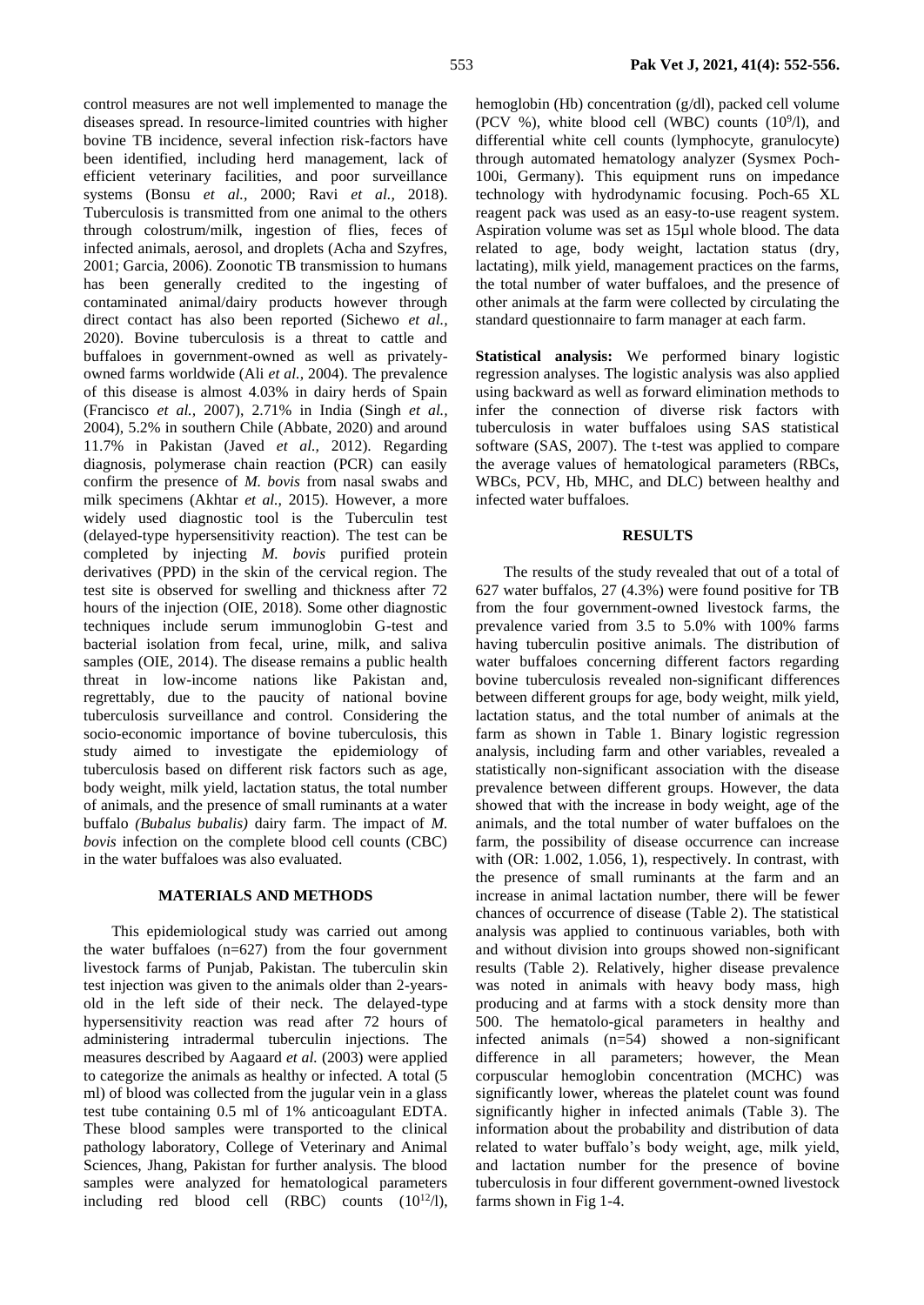#### **DISCUSSION**

An overall prevalence of 4.3% was recorded for water-buffalo TB from the four government-owned farms as check through the intradermal tuberculin skin test. The findings of the present study reflected a slightly varying prevalence ranging from 3.45 to 4.98% between the different buffalo farms. A similar type of study was carried out in Ethiopia using a comparative tuberculin test, where the prevalence was recorded as 19 and 1.6% at, the herd and individual levels respectively. In central Ethiopia, the herd and animal level prevalence rates of disease were 58.5 and 39.3%, respectively (Tulu *et al*., 2021). In India, the data reported a prevalence of bovine tuberculosis as 51% (18/35) at the herd level and 4.1% (19/460) at the animal level (Laval and Ameni, 2004). The overall 45.6% (herd level) and 11.3% animal level disease prevalence have also been reported in selected areas of Bangladesh (Islam *et al.,* 2020). A recent study reported bTb prevalence of 20.6% in different regions of Bangladesh (Islam *et al*., 2021). In the current study certain possible risk factors, including age, body weight, the total number of animals, and lactation status of the animals were assessed. All these measured risk factors were found statistically non-significant by binary logistic regression analysis. The risk of a bovine TB occurrence is known to vary between herds and the nature of the disease is not uniform as it can be "persistent, sporadic and recurrent". In the present study, the disease was relatively more prevalent in aged animals and the chances of bovine TB may increase with the age of the animals and can be considered as a risk factor for *M. bovis* infection in water buffaloes. It has also been previously reported that *M. bovis* infection increases, as the age of the animal increases (Inangolet *et al.,* 2008; Humblet *et al.,* 2009). Similarly, Cleaveland *et al.* (2007) and Phillips *et al*. (2002) suggested that aged animals were more susceptible to tuberculosis. The results of live body weight showed that the heavier animals were more affected or the infection occurs in heavier animals and those later become weak probably due to the effect of the disease. The results revealed that due to the intensification of the herd, the probability of infection non-significantly increases. The high stock density plays a key role to increase the risk of TB transmission (Kaneene *et al.,* 2002). In addition to this as the herd size increases at any premises, the animal-toanimal spread can rise due to overpopulation [\(Ghebremariam](http://researcherslinks.com/current-issues/Bovine-Tuberculosis-Prevalence-and-Associated/20/1/1810/PJZ_51_1_127-133.html#_idTextAnchor012) *et al.,* 2016)*.* In contrast, there will be fewer chances of occurrence of disease with the presence of small ruminants at the farm. The findings are in line

**Table 1:** Distribution of water buffaloes concerning different risk factors regarding bovine tuberculosis (TB).

|                         |              | TB Bovine tuberculosis (TB) |       |                 |       |                | Chi-square |           |
|-------------------------|--------------|-----------------------------|-------|-----------------|-------|----------------|------------|-----------|
|                         |              | Absent                      |       | Present         |       | Total          |            | df        |
|                         |              | Count                       | %     | Count           | %     | Count          | %          | (P-value) |
| Farm Name               | <b>BRI</b>   | 9                           | 31.8  | 10              | 37.0  | 201            | 32.1       | 0.409NS   |
|                         | Dera Chal    | 84                          | 14.0  | 3               | 11.1  | 87             | 13.9       | $df = 3$  |
|                         | Khushab      | 158                         | 26.3  | 7               | 25.9  | 165            | 26.3       | (0.938)   |
|                         | R. Gulaman   | 167                         | 27.8  | 7               | 25.9  | 174            | 27.8       |           |
|                         | Total        | 600                         | 100.0 | 27              | 100.0 | 627            | 100.0      |           |
| Bodyweight              |              |                             |       |                 |       |                |            | 3.379NS   |
|                         | 300-500      | 263                         | 43.8  | 7               | 25.9  | 270            | 43.1       | $df = 1$  |
|                         | >500         | 337                         | 56.2  | 20              | 74.1  | 357            | 56.9       | (0.066)   |
|                         | Total        | 600                         | 100.0 | 27              | 100.0 | 627            | 100.0      |           |
| Age group               | <4 years     | 2                           | 0.3   | 0               | 0.0   | $\overline{2}$ | 0.3        | 0.306NS   |
|                         | 4-8 years    | 359                         | 59.8  | 15              | 55.6  | 374            | 59.6       | $df = 2$  |
|                         | >8 years     | 239                         | 39.8  | 12              | 44.4  | 251            | 40.0       | (0.858)   |
|                         | Total        | 600                         | 100.0 | 27              | 100.0 | 627            | 100.0      |           |
| Milk yield              | < 5.0        | 220                         | 36.7  | 5               | 18.5  | 225            | 35.9       | 3.730NS   |
|                         | $5.1 - 6.0$  | 167                         | 27.8  | $\overline{10}$ | 37.0  | 177            | 28.2       | $df = 3$  |
|                         | $6.1 - 7.0$  | 104                         | 17.3  | 6               | 22.2  | 110            | 17.5       | (0.292)   |
|                         | $7.1+$       | 109                         | 18.2  | 6               | 22.2  | 115            | 18.3       |           |
|                         | Total        | 600                         | 100.0 | 27              | 100.0 | 627            | 100.0      |           |
| <b>Total Animal</b>     |              |                             |       |                 |       |                |            | 1.63 INS  |
|                         | $1 - 100$    | 27                          | 4.5   | 0               | 0.0   | 27             | 4.3        | $df = 3$  |
|                         | 101-500      | 88                          | 14.7  | 4               | 14.8  | 92             | 14.7       | (0.652)   |
|                         | >500         | 241                         | 40.2  | $\overline{10}$ | 37.0  | 251            | 40.0       |           |
|                         | Total        | 600                         | 100.0 | 27              | 100.0 | 627            | 100.0      |           |
| <b>Lactation Number</b> | $<$ 5        | 338                         | 56.3  | 4               | 51.9  | 352            | 56.1       | 0.766NS   |
|                         | $5.0 - 10.0$ | 221                         | 36.8  | 10              | 37.0  | 231            | 36.8       | $df = 2$  |
|                         | >10          | 41                          | 6.8   | 3               | 11.1  | 44             | 7.0        | (0.682)   |
|                         | Total        | 600                         | 100.0 | 27              | 100.0 | 627            | 100.0      |           |

 $NS = Non-significant (P>0.05); df = Degrees of freedom.$ 

#### **Table 2:** Binomial logistic regression procedure for various parameters showing association for bovine tuberculosis

| Parameter           |          | В     | S.E.  | Wald | Df    | Sig.  | Exp(B) |       | $95\%$ C.I. for $Exp(B)$ |
|---------------------|----------|-------|-------|------|-------|-------|--------|-------|--------------------------|
|                     |          |       |       |      |       |       | Lower  | Upper |                          |
| Body Weight         | .002     | .003  | .883  |      | 0.347 | 1.002 | .997   | 1.007 |                          |
| Age                 | .055     | .057  | .925  |      | 0.336 | 1.056 | .945   | I.I8I |                          |
| Milk yield          | $-102$   | .347  | .086  |      | 0.769 | .903  | .458   | 1.782 |                          |
| Small ruminants     | .408     | .432  | .893  |      | .345  | .665  | .285   | 1.551 |                          |
| <b>Total Animal</b> | .000     | .001  | .001  |      | 0.973 | 1.000 | .999   | 1.001 |                          |
| Lactation Number    | $-013$   | .073  | .03 I |      | 0.861 | .987  | .856   | 1.139 |                          |
| Status              | $-273$   | .404  | .456  |      | 0.499 | ا 76. | .345   | 1.680 |                          |
| Constant            | $-6.781$ | 2.269 | 8.930 |      | 0.003 | ا 00. |        |       |                          |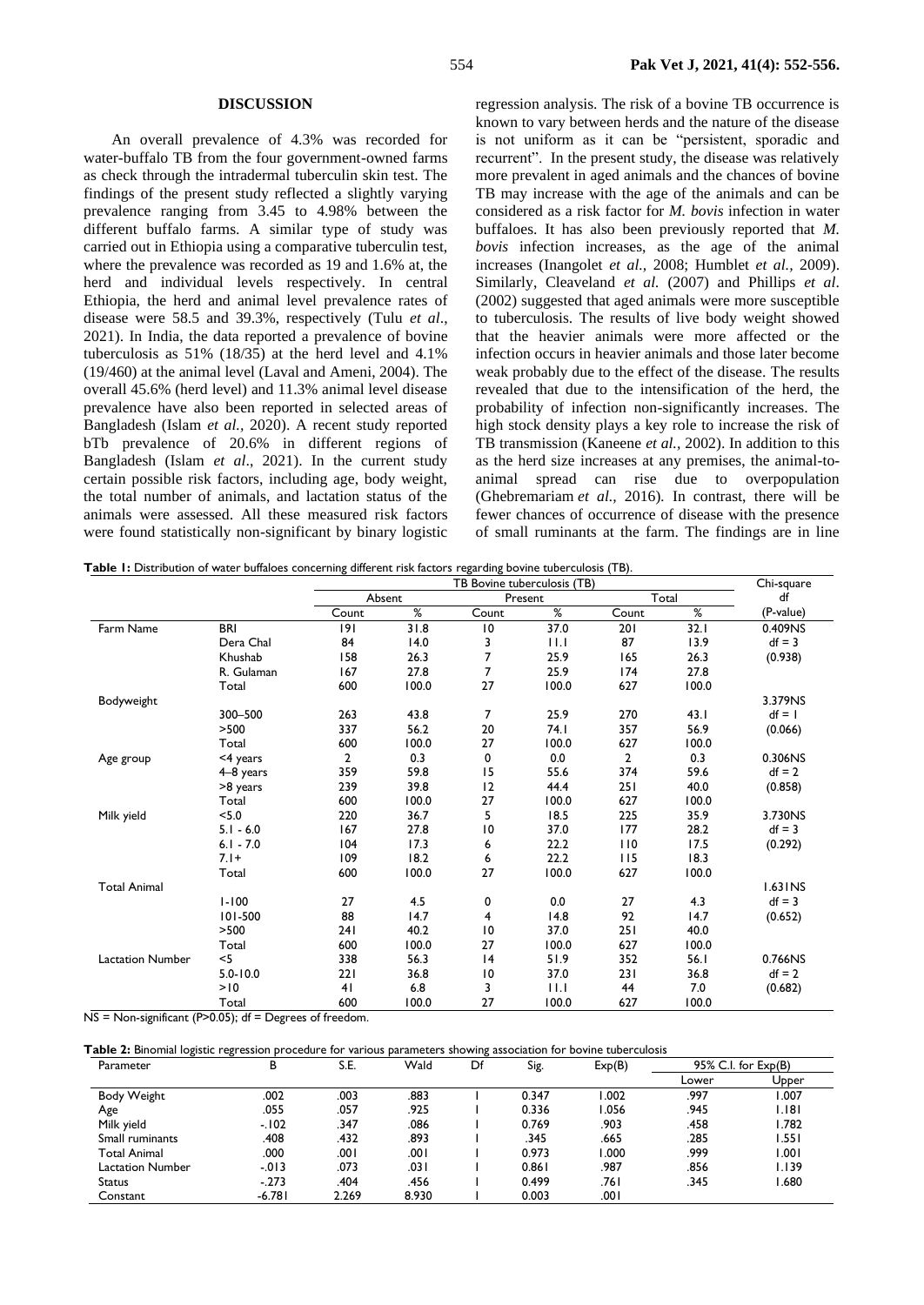

**Fig 1-4:** Box plots showing the distribution of data related to water buffalo's body weight, age, milk yield, and lactation number for the presence of bovine tuberculosis in four different government-owned livestock farms in Punjab, Pakistan.

with a previous study conducted by Javed *et al.* (2011). The possible reason for this may be the grazing nature of small ruminants, which served to actively reduce the bacterial load on soil and vegetation. In the present study, the MCH was found to be significantly lower, while platelets were observed to be significantly higher in infected animals, which is suggestive of chronic infection. In water buffaloes, a significantly lower hemoglobin concentration was observed in infected ones (Javed *et al.,* 2010). The possible reason for the decrease of Hb level can be the failure of iron utilization, bone marrow suppression, and chronic inflammation. Another study by Kumar *et al.* (2007) showed a decreased Hb concentration in positive reactors. In the current study, the leukocyte count was found as relatively high, but not significantly elevated. Some other studies also suggested that the mean of the TLC in TB-positive animals was either normal or non-significantly elevated in comparison to healthy/control animals (Akpan *et al.,* 2012; Shareef *et al.,* 2012). The findings of the study helped in better understanding of the disease prevalence and some possible risk factors for infection as the risk factors may operate at regional, animal, and herd-level and may diverge across areas due to differing farm management practices, farm structures, bovine TB control program, regional disease incidences, and the relative importance of specific risk factors by area. It can be concluded from the current study that all the studied farms were found positive for bovine TB with different prevalence rates.

The current study provides evidence about the disease prevalence in indigenous water buffaloes and provides insight to investigate different correlated risk factors in native husbandry practices. The study suggests regular TB screening along with the identification and control of risk factors of bovine TB in the country to reduce the TB cases of water buffalo.

**Author's contribution:** AR and MTJ conceived the idea of research; AR collected the samples and was involved in sample testing and/or lab activity; SHE drafted the skeleton; MTJ analyzed the data; MZA, IA, and MKR prepared the manuscript; MR, TH drafted the details of the manuscript and helped in data editing, data analysis and construction of tables; AS and GHD did proofreading, added references and checked reference styling etc. All authors read and interpreted the data, critically and approved the final version.

## **REFERENCES**

- Abbate JM, Arfuso F, Iaria C, *et al*., 2020. Prevalence of bovine tuberculosis in slaughtered cattle in Sicily, Italy. Animals 10:1473.
- Aagaard G, Govaerts M, Limei MO, *et al.*, 2003. Genomic approach to identification of *Mycobactrium bovis* diagnostic antigens in cattle. J Clin Microbiol 41:3719-28.
- Acha PN and Szyfres B, 2003. Zoonoses and communicable diseases common to man and animals. Volume II: Chlamydioses, Rickettsioses, and Viruses. 3<sup>rd</sup> ed. Washington, DC: Pan American Health Organization, EUA.